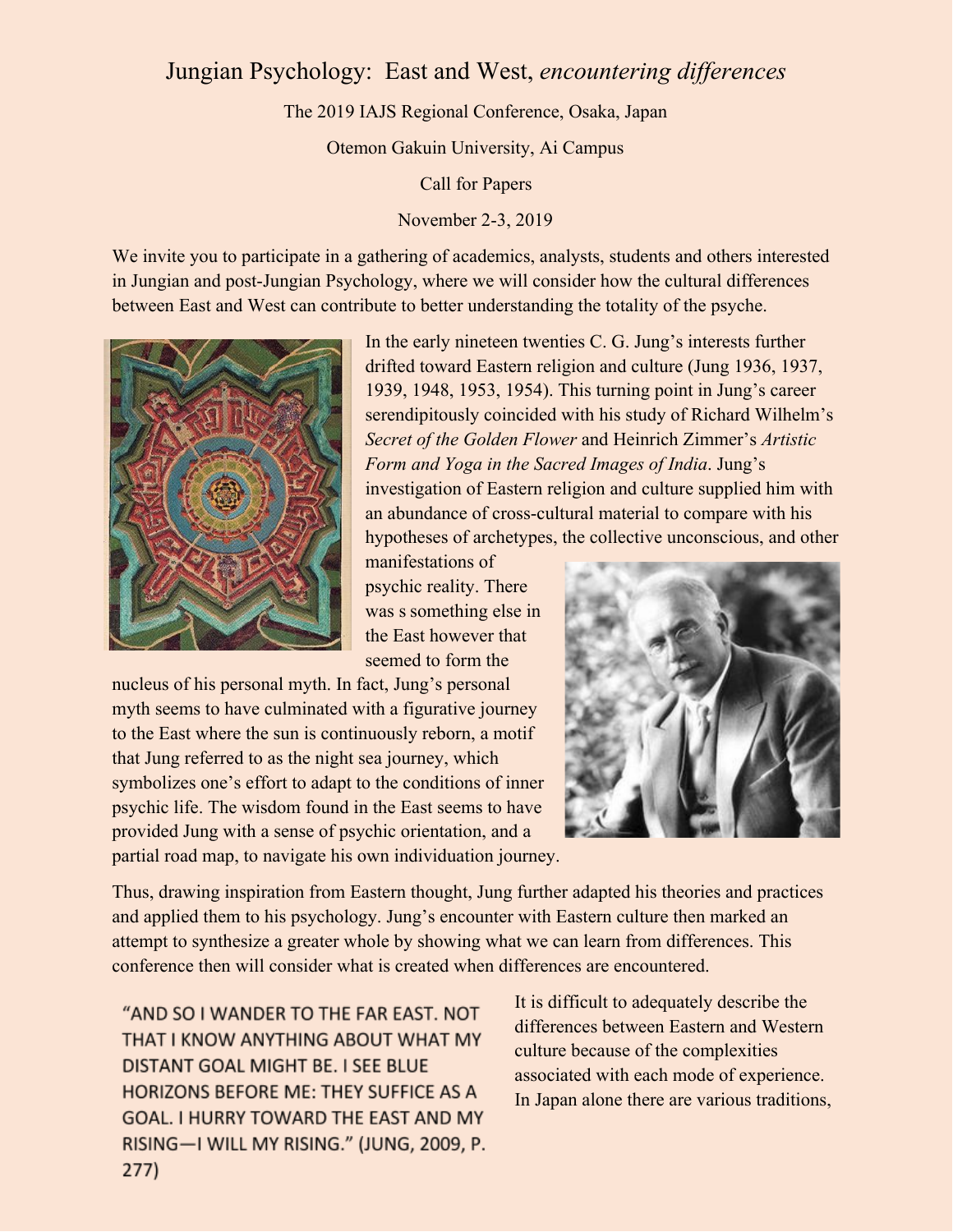religions, social systems and unique cultures, along with its long history, adapting science, religious and cultural influences from abroad that have been integrated into Japanese culture (Reischauer, 1970). Jung writes, "To us [the West], consciousness is inconceivable without an ego; it is equated with relation of contents to an ego. If there is no ego there is nobody to be conscious of anything. The ego is therefore indispensable to the conscious process. The eastern mind, however, has no difficulty in conceiving of a consciousness without an ego. Consciousness is deemed capable of transcending its ego condition; indeed, in its "higher" forms, the ego disappears altogether" (1954). On the other hand, Kawai (1976) opined that Japan is a 'maternity society' differing from the Western paternal one and that the Japanese ego is nearer unconsciousness. This theme aptly suits the first IAJS conference held in Japan.

Therefore, the 2019 IAJS regional conference provides an opportunity for foreign Jungian therapists, scholars, students, and analysts to directly experience Japanese traditions and cultures. It also offers a rare challenge to introduce the latest Jungian and post-Jungian psychology to people in Japan who are interested in it. Following the recent fast pace of globalization and development of IT (Yama, 2013), the conference provides an opportunity to encounter a vast range of differences, to include people, subjects, religions, and cultures, which may create new conflicts and troubles in both societies and individuals' psyche (Nakamura, 2018). The main purpose of the conference is to discuss differences when they are encountered, what kind of conflicts and troubles occur, and whether Jungian Psychology can provide any way to overcome or resolve them.

IAJS (International Association for Jungian Studies) is an international interdisciplinary association which welcomes analysts, psychotherapists, and scholars interested in Jungian Psychology. (https://jungstudies.net/). The IAJS regional conference at Otemon Gakuin University Osaka takes place from 2nd-3rd November 2019 and is sponsored by Otemon Gakuin University. Otemon Gakuin University in Ibaraki city is located between Kyoto and Osaka and is about twenty minutes by train traveling from both central Osaka and



# **OTEMON GAKUIN**

Kyoto, and near Nara. Kyoto, Osaka and Nara hold long Japanese traditions and bear witness to numerous world cultural heritages and sites. This venue is thus the most ideal and attractive location where participants can vividly experience Japanese traditions and culture.

Key note Speakers:



**Andrew Samuels** is an internationally renowned commentator and speaker on political, social, and cultural themes from the standpoint of 'therapy thinking'. Clinically, Andrew has evolved a unique blend of Jungian and post-Jungian, relational psychoanalytic, and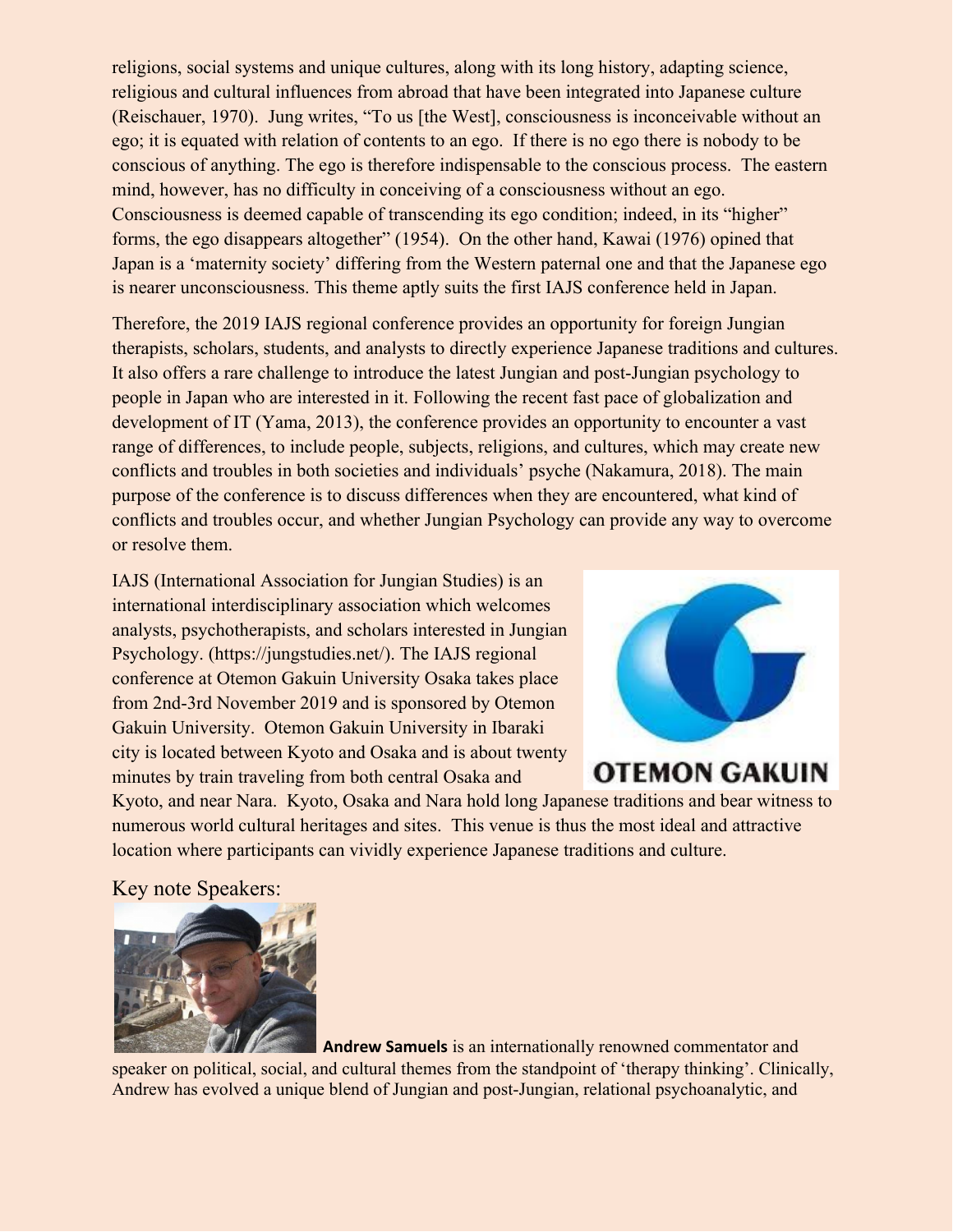humanistic approaches. Andrew's website is [www.andrewsamuels.com](http://www.andrewsamuels.com/).



**Iwao Akita** is a Professor at Kyoto Bunkyo University, a Jungian

analyst, a psychiatrist, and the author of *A Japanese Jungian Perspective on Mental Health and Culture: Wandering madness (Research in Analytical Psychology and Jungian Studies)*.



**Megumi Yama** is a Professor of the Humanities department of Psychology. Kyoto University of Advanced Science, Japan. She specializes in mending the rift between Eastern and Western thought and transcending the world of dichotomy.



**Stefano Carta** is a Psychologist and a Jungian analyst graduated at the C.G. Jung Institute in Zurich. He is Professor of Dynamic and Clinical Psychology at the University of Cagliari, Italy. He co-edits "*The Analyst in the Polis*" with Antonella Adorisio and Robert Mercurio .

Submission:

We welcome submissions that deal with differences: border, gender, races, ethnic groups, sexual orientations etc.

The conference language is in English and (in part) Japanese

Oral presentation: 20~30 minutes presentation and 10~14 minutes discussion

Poster Session

Please submit a title and abstract of no more 300 words in English by **May 31, 2019**, directly to email addresses below.

iajsjapan2019@gmail.com

konoyu@otemon.ac.jp

Please clearly indicate on two sheets for review.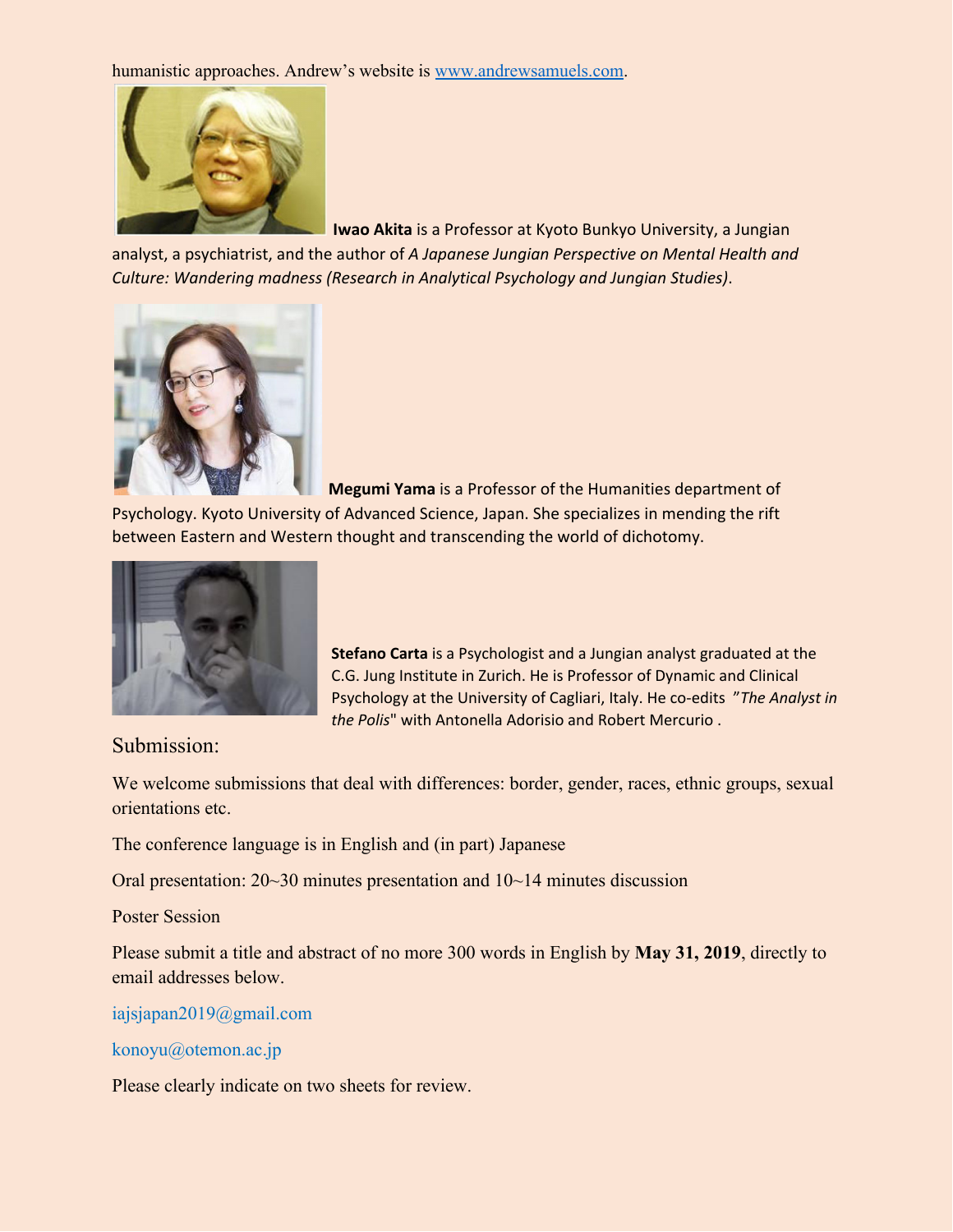・title and abstract (within 300 words in English), oral or poster presentation, key words (maximum 3) on the first sheet

・your full name, address, email, institutional or professional affiliation and include your bibliography (Your published works regarding Jungian psychology or previous conference presentation experiences) of no more than 200 words on the second sheet.

#### Ticket Fee:

- ・Early bird by the end of July
	- General \$170, Student \$60
- Late by 15<sup>th</sup>. October

General \$200, Student \$80

### Registration:

https://www.eventbrite.com/e/the-2019-iajs-regional-conference-tickets-58551611446

We strongly recommend participants to register as soon as possible.

### Accommodations:

Unfortunately, Otemon Gakuin University does not provide accommodations. Participations can feel free to choose their accommodations from a selection of numerous hotels and inns in Osaka and Kyoto depending on their budget because there are no accommodations in Iabarari City. We strongly recommend participants to lodge near Kyoto and Osaka not far from the Kyoto Line of Hankyu railways for their convenience.

### Access:

- ・Regarding the location, please see: <https://www.otemon.ac.jp/english.html>
- ・Address of Otemon Gakuin University, Ai campus: 2-1-15 Nishiai Ibaraki, Osaka Japan

Otemon Gakuin University, Ai Campuas is located near Hankyu Ibaraki City station of Kyoto Lien of Hankyu Railway. It takes about twenty minutes by the limited express train of Hankyu railway from Umeda in Osaka, Kawaramachi, Karasuma in Kyoto and it takes 15 minutes by FREE SHUTTELBUS from Hankyu Ibaraki City Station to Ai campus. We will provide the time table of Free Shuttle Bus on the program.

If you have any queries regarding your submission or other queries, please contact

iajsjapan2019@gmail.com (in English)

konoyu@otemon.ac.jp (in both English and Japanese)

With best wishes on behalf of the IAJS 2019 regional conference program committee:

Konoyu Nakamura, 2019 IAJS regional conference Chair